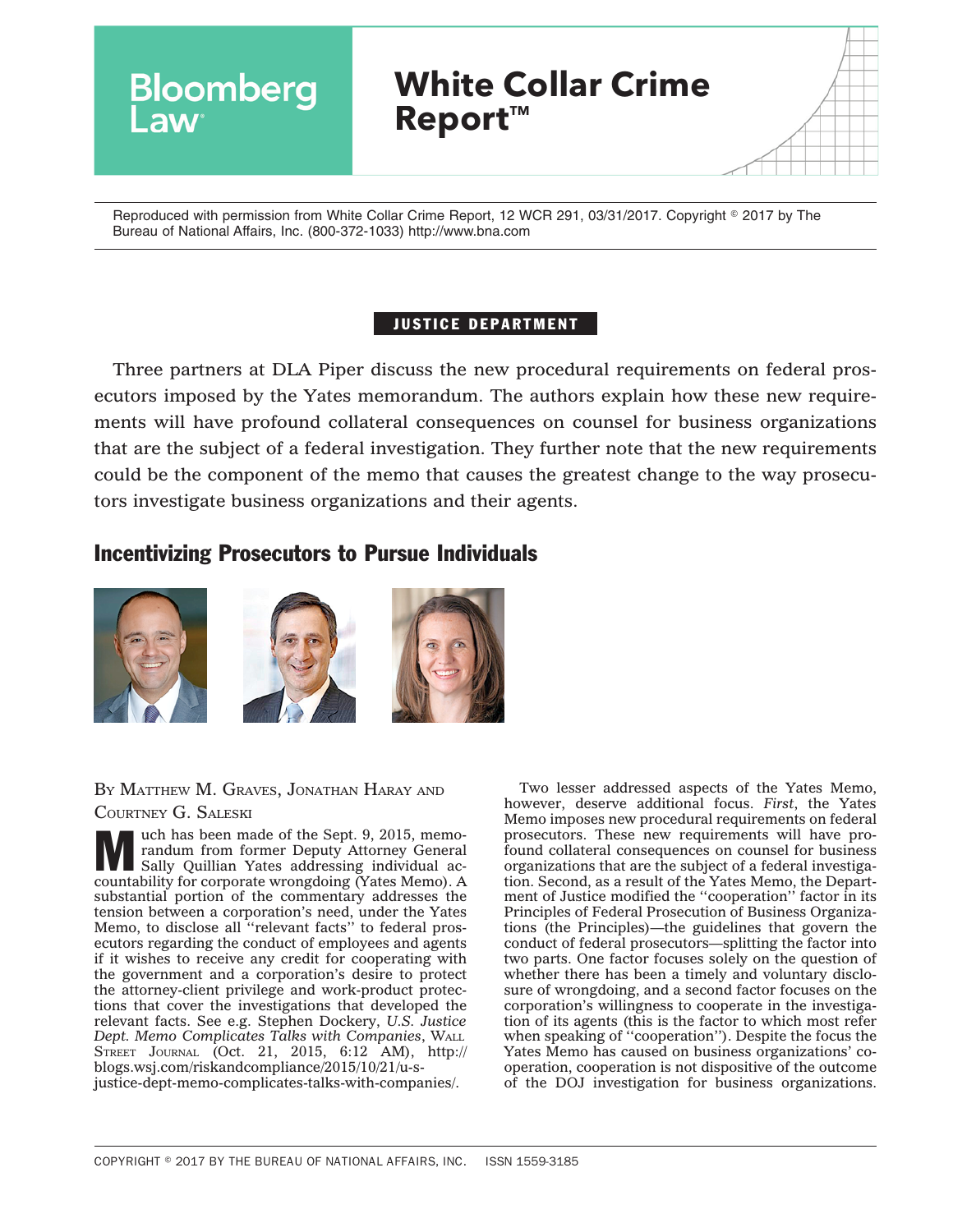The Principles explicitly say as much. Instead, cooperation, while an important factor, is one of 10 factors. Several of these other factors provide substantial room for advocacy—particularly while the DOJ works through the issue of what constitutes sufficient disclosure of ''relevant facts'' for a business organization to receive cooperation credit.

## The Yates Memo Should Have A Substantial Impact on How Corporations And Their Counsel Approach Investigations Of Potential Misconduct

At its core, the Yates Memo provides a standard framework for how prosecutors should approach investigations involving allegations of misconduct at business organizations, encouraging a sequencing of prosecutorial decisions not previously required. The framework was incorporated into a new section of the Principles: 9-28.210—Focus on Individual Wrongdoers.

The Yates Memo directs that ''criminal and civil attorneys should focus on individual wrongdoing from the very beginning of any investigation of corporate misconduct.'' [p.4] The new section on the Focus on Individual Wrongdoers provides: ''It is important early in the corporate investigation to identify responsible individuals and determine the nature and extent of their misconduct.'' Accordingly, it is no longer an option for a prosecutor or civil attorney to focus first on resolving the investigation with respect to the business organization and then turning to individuals; the focus must be on both the business organization and the potentially culpable individuals from the outset. Moreover, the Yates Memo not only directs that investigations of business organizations and individuals commence at the same time, but it also incentivizes prosecutors and civil attorneys to conclude the investigations at the same time.

If a prosecutor or civil attorney wishes to seek authorization for a resolution with a business organization, but work remains with respect to potentially culpable

Matthew M. Graves is a litigation and compliance partner in DLA Piper's Washington office. He represents corporations and individuals in government investigations, criminal and regulatory proceedings, and civil litigation.

Jonathan Haray is a litigation and compliance partner in DLA Piper's Washington office. He represents corporations and individuals in government investigations, securities and regulatory enforcement matters and white collar litigation.

Courtney G. Saleski is an experienced trial and appellate lawyer who serves as the co-chair of DLA Piper's appellate group and a member of the white collar group.

The authors are former federal prosecutors who resolved investigations of business organizations both before and after the Yates Memo was issued. They thank Kara Thomas for her invaluable assistance in preparing this article.

individuals, the attorney proposing the resolution must provide a detailed plan addressing how the investigation will be completed: ''If an investigation of individual misconduct has not concluded by the time authorization is sought to resolve the case against the corporation, the prosecution authorization memorandum should include a discussion of the potentially liable individuals, a description of the current status of the investigation regarding their conduct and the investigative work that remains to be done, and, when warranted, an investigative plan to bring the matter to resolution prior to the end of any statute of limitations period.''

**Show Your Work.** Finally, the Yates Memo imposes an entirely new requirement that prosecutors show their work if they conclude that criminal or civil charges should not be brought against individuals. Prosecutors must justify, in writing, why charges are not being brought and that decision must be approved by the U.S. Attorney or assistant attorney general responsible for the investigation: ''If a decision is made at the conclusion of the investigation to pursue charges or some other resolution with the corporation but not to bring criminal or civil charges against the individuals who committed the misconduct, the reasons for that determination must be memorialized and approved by the United States Attorney or the Assistant Attorney General whose office handled the investigation, or their designees.''

It is hard to overstate the influence this requirement could have on line attorneys. Prior to the Yates Memo, a line attorney conducting an investigation might be asked, ''who do you want to charge?'' And if the answer were, "just the business organization," there very well could have been little follow-up or pushback. After the Yates Memo, the question has become, ''which individuals are you proposing the United States charge?'' If the answer is, ''just the business organization,'' the line attorney will have to explain to his or her immediate supervisor, the relevant U.S. Attorney or the assistant attorney general, and every supervisor between, why the answer is, ''just the business organization.'' And the attorney must justify the decision in a written memorandum that will be memorialized in the case file. A recommendation to prosecute only a business organization will obviously not be made lightly.

**Trickle Down Prosecution.** The requirements imposed on prosecutors invariably must trickle down to business organizations and the counsel representing them. Prosecutors cannot commence their investigation of potentially culpable individuals without knowing who the individuals are. As such, one should expect to see a greater emphasis in early meetings with prosecutors not just on ''what happened?'' questions, but also on "who did it?" questions. The prosecutors' interest under the Yates Memo must guide how defense counsel approach a representation of a business organization that may have engaged in criminal misconduct. Prior to the Yates Memo, it may very well have been standard to focus initial efforts on figuring out what occurred. Now, if the business organization wishes to maximize the chances that it earns cooperation credit, counsel must also focus on the actors who made decisions and which individuals might potentially be culpable for the conduct.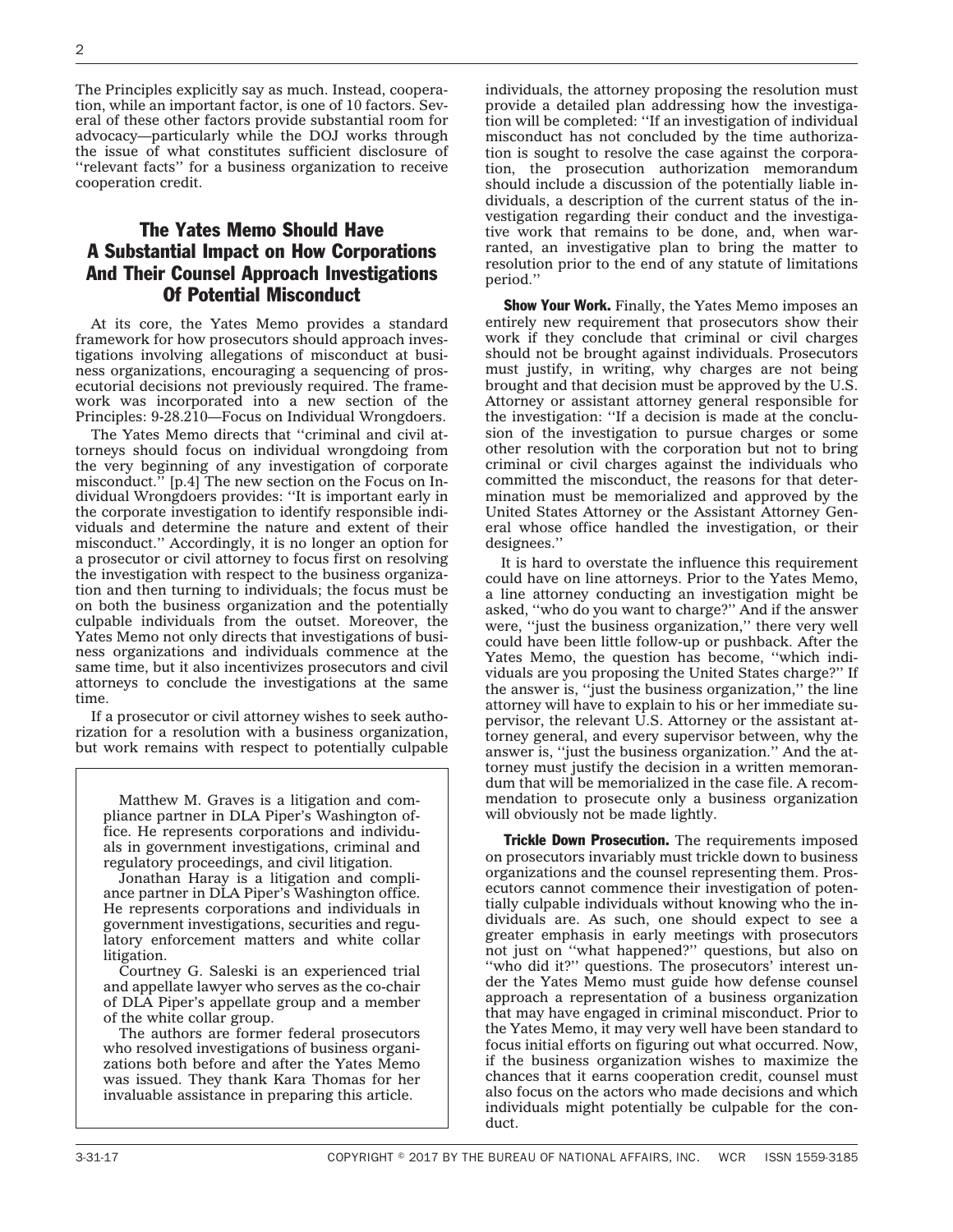3

As the investigation progresses towards the finish line, it also will be important to remember that the business organization must either cross the line with the potentially culpable individuals or the prosecutor must be in a position to articulate a clear plan for what will be done with individuals after the business organization resolves its investigation. Accordingly, it is now in the interest of the business organization, in any advocacy presentation or submission discussing how the investigation should be resolved with respect to the business organization, to also address the culpable individuals specifically addressing the relevant facts the business organization has disclosed with respect to the culpable individuals, and whether there is any additional investigation that the business organization has identified that could be done with respect to the culpable individuals to potentially develop additional relevant facts.

This now-mandated emphasis on individuals raises an additional question that counsel for business organizations should consider—under what circumstances should a recommendation be made that an employee obtain his or her own counsel. Even before the Yates Memo, defense counsel for an organization obtained relevant facts from employees/agents, knowing that they would almost assuredly turn over these facts if their client wanted cooperation credit. The only change in this analysis after the Yates Memo is that the chance of turning over the relevant facts if the business organization wanted cooperation credit went from ''likely'' to ''definitely.'' This change probably has little impact on the question of individual representation.

Being Charged Just Got More Likely. What has significantly changed, though, is that the prosecutor must now analyze the relevant facts and—where the prosecutor has concluded that criminal misconduct occurred at a business organization—either decide to charge culpable individuals or be able to persuade a U.S. Attorney or an assistant attorney general that there are no culpable individuals who should be charged. While there is no way to quantify it, one would be hard pressed to argue that these new review and memorialization requirements would not materially increase the likelihood that an individual or individuals will be charged at a business organization where the prosecutor believes criminal wrongdoing occurred. Does the greater likelihood of individual prosecution impact when an employee or agent should get his or her own counsel? One could certainly imagine that in many circumstances, the answer might be, ''yes,'' and this issue will be something that counsel for the business organizations will have to monitor on a case-by-case basis.

Moreover, from a purely practical perspective, there is more of an incentive for counsel to the business organization to advise employees and agents to get individual counsel sooner than they would have prior to the Yates Memo. If culpable individuals are not represented, it will be very difficult for prosecutors to have the type of pre-indictment conversations that typically occur prior to the indictment of employees or agents of business organizations. Under the new Yates Memo requirements, delays in investigating individuals will likely result in delays in resolving the investigation for

## A Corporation's Willingness to Cooperate In the Investigation of Its Agents Is One Of 10 Factors Federal Prosecutors Are Required to Consider, Not the Only Factor

While much of the recent commentary regarding the Principles has understandably focused on cooperation, it is important to remember that cooperation—though incredibly important—is still only one of 10 factors. As the Principles note, ''[c]ooperation is a potential mitigating factor, but it alone is not dispositive.'' There are a number of other factors that should not be forgotten by counsel and some of these factors have been indirectly impacted by the Yates Memo:

■ The existence and the effectiveness of the corpo*rations pre-existing compliance program*: While not directly impacted by the Yates Memo, this factor is the factor on which business organizations should always be focused. An ounce of prevention is worth a pound of cure. The ever-growing scope of laws governing business organizations coupled with the trend of the DOJ aggressively prosecuting conduct that has any potential U.S. nexus presents a substantial amount of risk for a multi-national business organization. An employee, or employees, not understanding U.S. law—or worse yet, understanding U.S. law and attempting to circumvent it—can cause needless headaches and expenses for a corporation. Compliance training and compliance procedures work and may help the organization avoid ever having to undertake the Principles analysis by avoiding potential violations in the first instance. Business organizations should routinely invest in compliance reviews. If violations occur, it is best to argue that they occurred in spite of a robust program. When violations do occur in spite of a robust program, it is likely that these robust compliance procedures will limit the number of individuals involved in the conduct and/or the duration of the conduct. With fewer culpable individuals, there will be fewer moving parts as the business organization is trying to resolve the investigation in a post-Yates Memo world.

■ *The corporation's timely and voluntary disclosure of wrongdoing*: This is a new factor in the Yates Memo that is the product of splitting the prior cooperation principle into two separate factors. This new factor regarding the voluntariness of the disclosure is an objective factor that the business organization controls (assuming it discovers the conduct before the government does). A business organization can move one factor onto its side of the scale if the organization decides it is appropriate to disclose.

**Remedial actions: The Post-Yates emphasis on** the conduct of the individuals should afford more of an opportunity to understand not only who was responsible for the conduct, but also how the conduct occurred despite a robust compliance program. Business organizations should take advantage of this information by both correcting deficiencies in the compliance program and taking proper remedial employment actions *before* attempting to resolve the investigation with the government. It is one thing for a business organization to say that it takes violations seriously, it is another thing altogether, though, for a business organization to show it